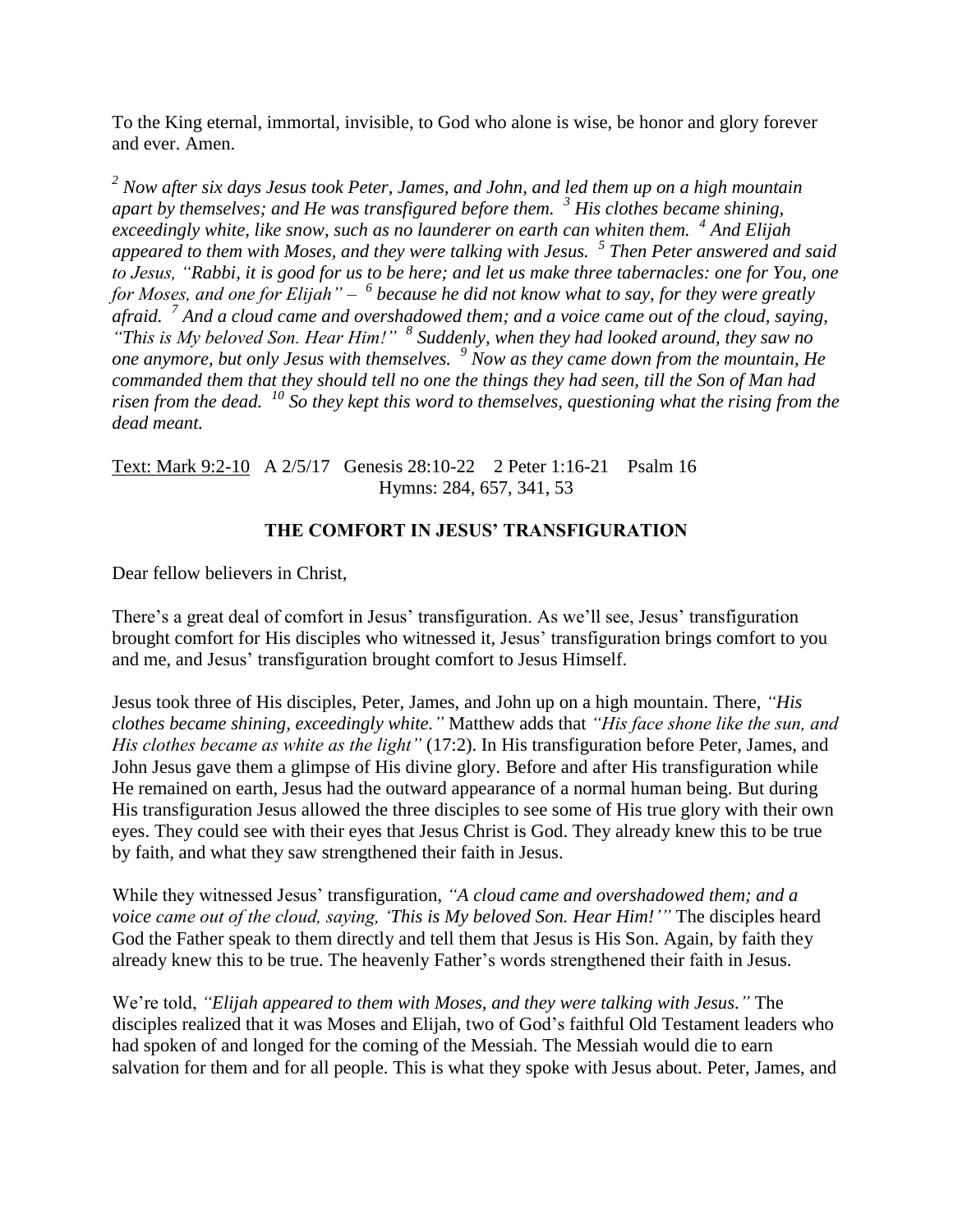John were allowed to see them with Jesus and hear what they said, and this strengthened their faith in Jesus.

We aren't given the words that Jesus, Moses, and Elijah spoke to each other. But we know they talked about what the Bible tells us, that Jesus would soon be going to Jerusalem where He would sacrifice Himself on the cross for the sins of the world, and rise again. The disciples had the Old Testament Scriptures which say that this is what the Messiah would do (Job 19:25; Ps. 16:9-11; 22; Is. 53:10, 12; etc.). The animal sacrifices, which were types, or pictures of the Messiah's sacrifice, were still being offered at that time. The disciples hadn't yet put this all together and understood why Jesus had to die. But after Jesus died and rose again the Bible tells us that He *"opened their understanding, that they might comprehend the Scriptures"* (Lk. 24:45). And when they did, Peter, James, and John remembered that Moses and Elijah had discussed this with Jesus in their hearing. And that strengthened their faith in Jesus.

After the disciples had witnessed Jesus' transfiguration and were going back down the mountain with Him, He told them *"that they should tell no one the things they had seen, till [He] had risen from the dead." "So,"* we're told, *"they kept this word to themselves, questioning what the rising from the dead meant.*" Jesus knew that at that time His disciples didn't understand what He had come into the world to do as the Messiah. If at that time the disciples had told people about seeing Jesus' transfiguration and what He would do as the Messiah, they would be confused, and they would confuse whomever they talked to. But after Jesus' death and resurrection they remembered that He had told them that He would rise again, and that knowledge strengthened their faith (Jn. 2:22). They understood the meaning of Jesus' death and resurrection, and were able to tell people about it and what it meant for them, too.

In this morning's Lesson from Peter's first epistle he said that on the mount of transfiguration he, James, and John *"were eyewitnesses of [Christ's] majesty. For He received from God the Father honor and glory when such a voice came to Him from the Excellent Glory: 'This is My beloved Son, in whom I am well pleased.' And we heard this voice which came from heaven when we were with Him on the holy mountain. And so we have the prophetic Word confirmed, which you do well to heed as a light that shines in a dark place"* (1 Pet. 1:16b-19a). We weren't there to see our Savior's transfiguration, but God has recorded it for us in His Word. With the eyes of faith which God has given us, we know it took place. And that knowledge strengthens our faith in Jesus.

By faith we know that during Jesus' transfiguration the Father said, *"This is My beloved Son. Hear Him!*" This strengthens our faith in Jesus. Jesus Christ is the Son of God. Everything Jesus says about who He is and what He did to save us is the truth.

By faith we know that Moses and Elijah spoke with Him about His death on the cross for our sins and His resurrection for our salvation, just as the Bible says they did. This strengthens our faith in Jesus.

During Jesus' transfiguration He told the disciples that after He was put to death He would come back to life again. Jesus' bodily resurrection proves that He is God, because only God could bring Himself back to life. Romans 1:3-4 says, *"Jesus Christ our Lord was declared to be the*